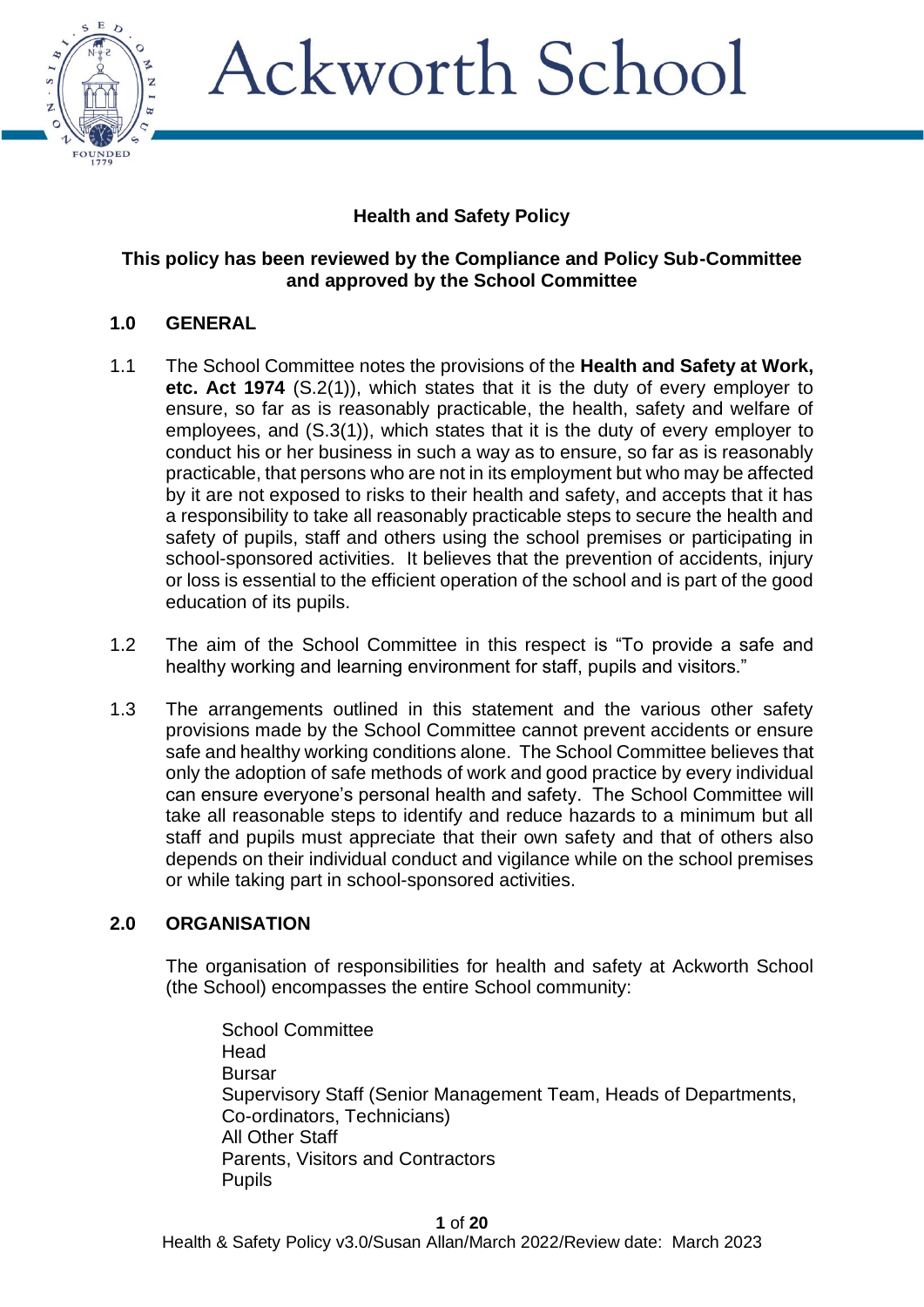

## **3.0 STATEMENT OF GENERAL POLICY**

- 3.1 Our statement of general policy is:
	- (a) to provide adequate control of the health and safety risks arising from our activities;
	- (b) to consult with our employees and pupils on matters affecting their health and safety;
	- (c) to provide and maintain safe plant, equipment and facilities;
	- (d) to ensure safe handling and use of substances;
	- (e) to provide relevant information, instruction and supervision;
	- (f) to ensure all employees are competent to do their tasks, including giving them adequate training;
	- (g) to prevent accidents and cases of work-related ill health;
	- (h) to maintain safe and healthy working conditions; and
	- (i) to review and revise this policy as necessary at regular intervals.

## **4.0 THE DUTIES OF THE SCHOOL COMMITTEE**

- 4.1 Overall and final responsibility for health and safety is that held by the School Committee. Beneath this umbrella role, the Clerk to Committee is recognised as the focal point with the Clerks of the Education, Estate & Domestic and Compliance and Policies sub-committees having delegated responsibility in their areas of influence. In the discharge of its duty the School Committee, in consultation with the Head, will:
	- (a) make itself familiar with the requirements of the **Health and Safety at Work, etc. Act 1974** and any other health and safety legislation and codes of practices which are relevant to the work of the school, in particular the **Management of Health and Safety at Work Regulations 1999** (SI 1999 No. 3242);
	- (b) ensure that there is an effective and enforceable policy for the provision of health and safety throughout the school;
	- (c) periodically assess the effectiveness of this policy and ensure that any necessary changes are made;
	- (d) seek to identify and evaluate all risks relating to:
		- (i) accidents
		- (ii) health
		- (iii) school-sponsored activities (including work experience)
	- (e) identify and evaluate risk control measures in order to select the most appropriate means of minimising risk to staff, pupils and others;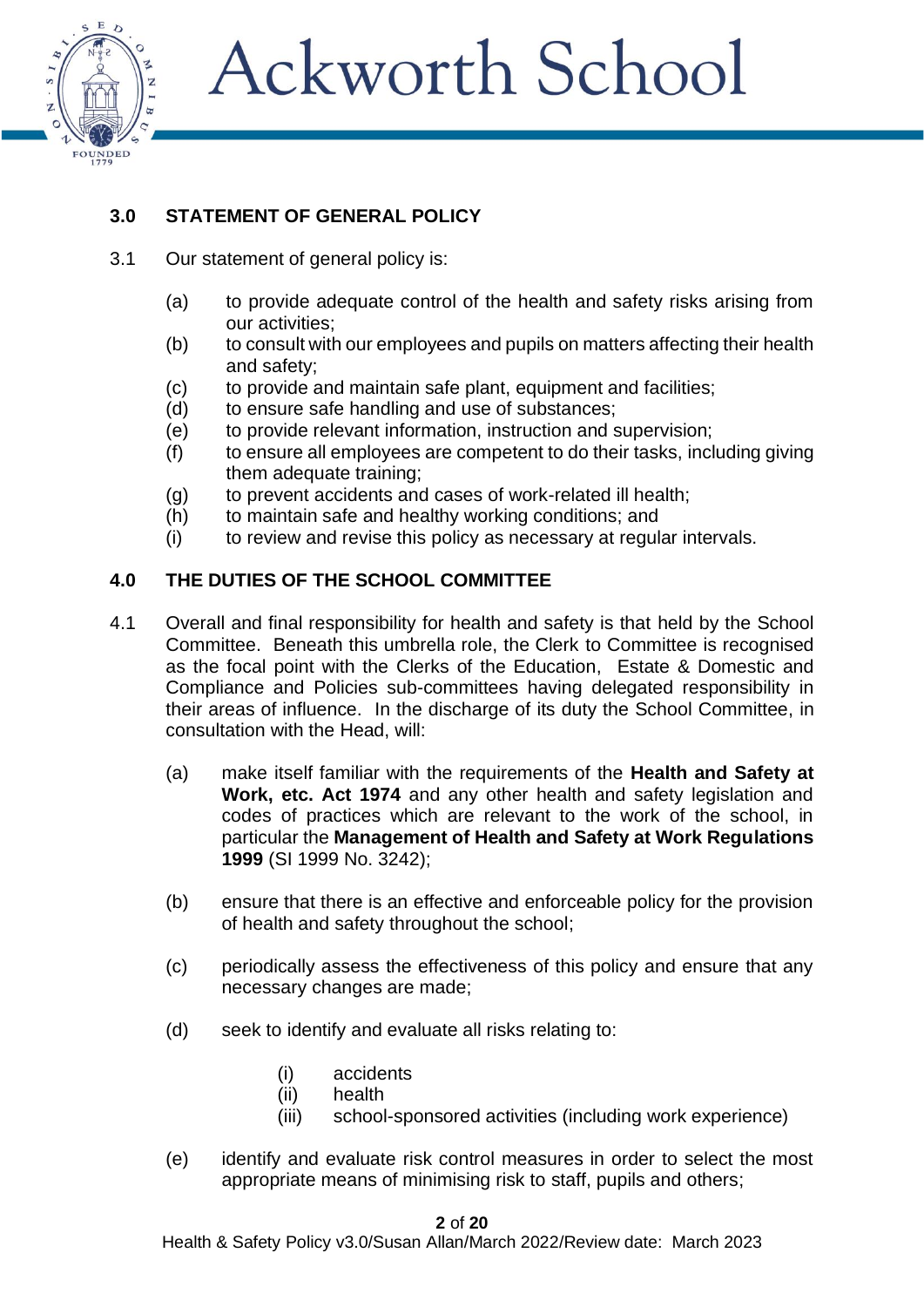

- (f) create and monitor the structure for managing health and safety as an integral part of the School's general management structure.
- 4.2 In particular the School Committee undertakes to provide:
	- (a) a safe place for staff and pupils to work including safe means of entry and exit;
	- (b) plant, equipment and systems of work which are safe;
	- (c) safe arrangements for the handling, storage and transport of articles and substances;
	- (d) safe and healthy working conditions which take account of all appropriate:
		- (i) statutory requirements
		- (ii) codes of practice whether statutory or advisory
		- (iii) guidance whether statutory or advisory
	- (e) supervision, training and instruction so that all staff and pupils can perform their school-related activities in a healthy and safe manner. All staff will be offered the opportunity to receive health and safety training which is appropriate to their duties and responsibilities and which will be given before an employee commences any relevant work. Wherever training is required by statute or considered necessary for the safety of staff, pupils and others then the School Committee will ensure, within the financial resources available, that such training is provided. Pupils will receive such training as is considered appropriate to the school-related activities which they are carrying out. All training will be regularly updated by appropriately trained and qualified persons;
	- (f) necessary safety and protective equipment and clothing together with any necessary guidance, instruction and supervision;
	- (g) adequate welfare facilities.
- 4.3 So far as is reasonably practicable the School Committee, through the Head, will make arrangements for all staff, including temporary and voluntary staff and helpers and those on fixed-term contracts to receive comprehensive information on:
	- (a) this policy;
	- (b) all other relevant health and safety matters;

#### **3** of **20**

Health & Safety Policy v3.0/Susan Allan/March 2022/Review date: March 2023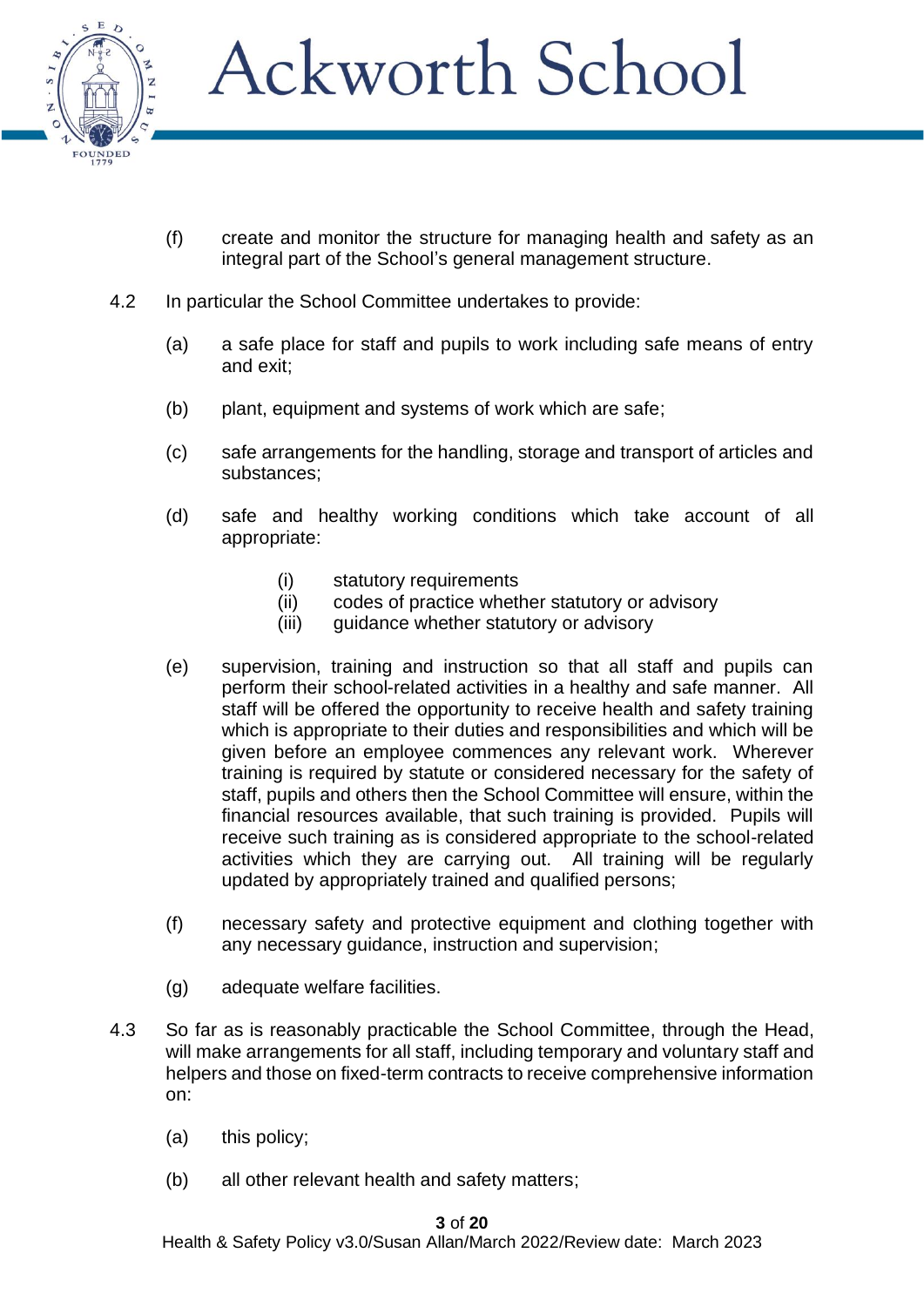

(c) the instruction and training that will be given to all employees so that they may carry out their duties in a safe manner without placing themselves or others at risk.

### **5.0 THE DUTIES OF THE HEAD**

5.1 As well as the general duties which all members of staff have (see 8.0), the Head has responsibility for the practical implementation of this policy.

#### **6.0 THE DUTIES OF THE BURSAR**

6.1 The Bursar manages the School's Health and Safety Officer (the Health and Safety and Facilities Manager) and is responsible to the Head for all matters relating to health and safety throughout the School, including the emergency and fire regulations and procedures.

The Bursar is to take all necessary and appropriate action to ensure compliance with statutory requirements, recommendations, codes of practice and guidelines.

- 6.2 In particular, the Bursar will:
	- (a) be aware of the basic requirements of the **Health and Safety at Work, etc. Act 1974** and any other health and safety legislation and codes of practices relevant to the work of the school;
	- (b) ensure, at all times, the health, safety and welfare of staff, pupils and others using the school premises or facilities or services or attending or taking part in school-sponsored activities;
	- (c) ensure safe working conditions for the health, safety and welfare of staff, pupils and others using the school premises and facilities;
	- (d) ensure safe working practices and procedures throughout the school including those relating to the provision and use of machinery and other apparatus, so that each task is carried out to the required standards and so that all risks are controlled;
	- (e) consult with members of staff and external consultants, on health and safety issues;
	- (f) arrange systems of risk assessment to allow the prompt identification of potential hazards;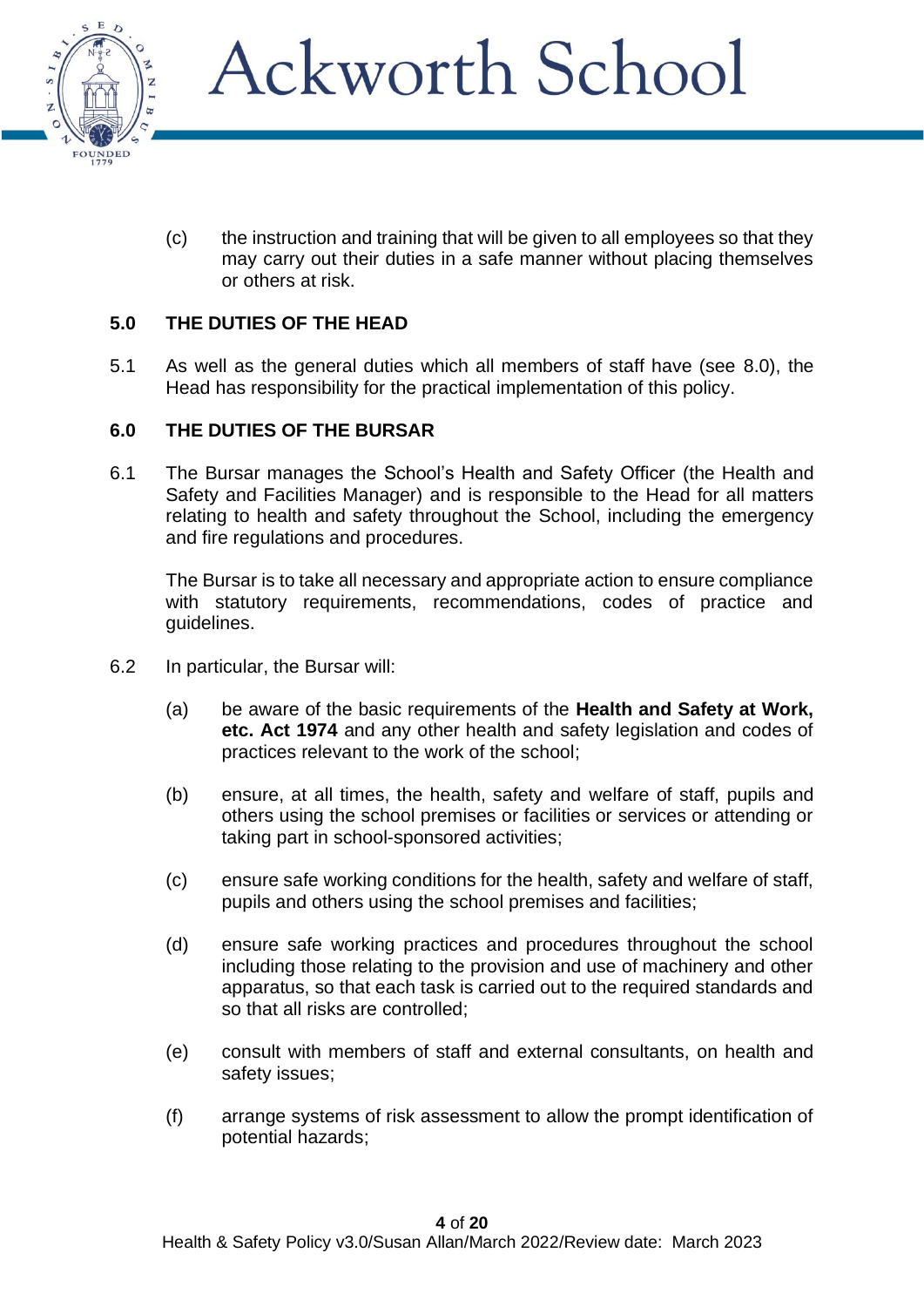

- (g) carry out periodic reviews and safety audits on the findings of the risk assessment;
- (h) identify the training needs of staff and pupils and ensure, within the financial resources available, that all members of staff and pupils who have identified training needs receive adequate and appropriate training and instruction in health and safety matters;
- (i) encourage staff, pupils and others to promote health and safety;
- (j) ensure that any defects in the premises, its plant, equipment or facilities which relate to or may affect the health and safety of staff, pupils and others are made safe without delay;
- (k) encourage all employees to suggest ways and means of reducing risks;
- (l) collate accident and incident information and, when necessary, carry out accident and incident investigations;
- (m) monitor the standard of health and safety throughout the school, including all school-based activities, encourage staff, pupils and others to achieve the highest possible standards and discipline those who consistently fail to consider their own well-being or the health and safety of others;
- (n) monitor first aid and welfare provision;
- (o) monitor the management structure, along with the School Committee.

#### **7.0 THE DUTIES OF SUPERVISORY STAFF**

- 7.1 All supervisory staff (eg Senior Management Team, Heads of Departments, coordinators, technicians) will make themselves familiar with the requirements of the **Health and Safety at Work, etc. Act 1974** and any other health and safety legislation and codes of practice which are relevant to the work of their area of responsibility.
- 7.2 In addition to the general duties which all members of staff have (see 8.0), they will be directly responsible to the Bursar or the member of staff nominated by the Bursar to have overall day-to-day responsibility for the implementation and operation of the school's health and safety policy within their relevant departments and areas of responsibility.
- 7.3 They will take a direct interest in the school's health and safety policy and in helping other members of staff, pupils and others to comply with its requirements.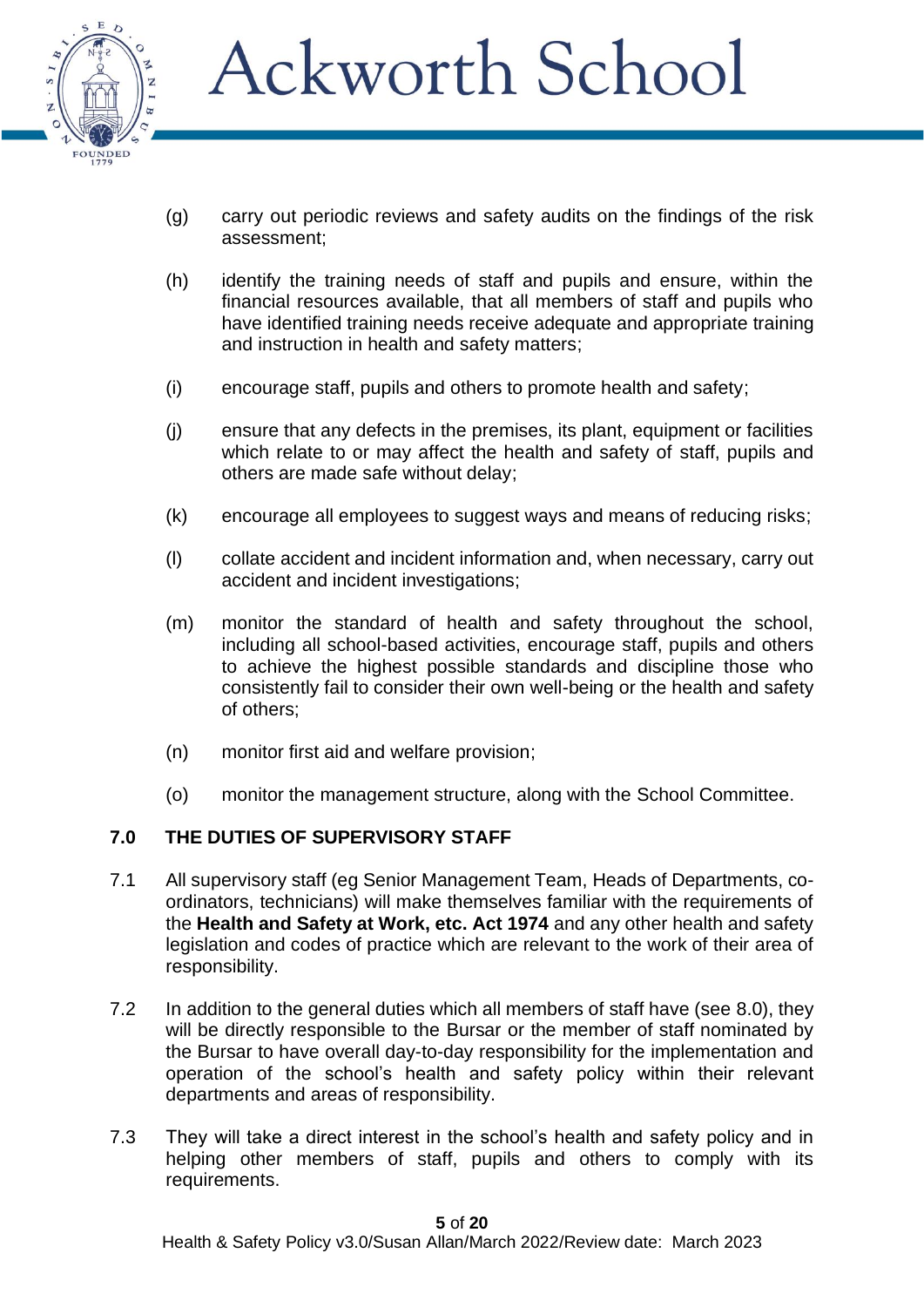

- 7.4 As part of their day-to-day responsibilities they will ensure that:
	- (a) an adequate risk assessment has been completed and remain current and effective for all activities for which they are responsible. See Annex B for further guidance and Annex E for a blank risk assessment template for completion;
	- (b) safe methods of working exist and are implemented throughout their department;
	- (c) health and safety regulations, rules, procedures and codes of practice are being applied effectively;
	- (d) staff, pupils and others under their jurisdiction are instructed in safe working practices;
	- (e) new employees working within their department are given instruction in safe working practices;
	- (f) regular safety inspections are made of their area of responsibility as required by the Head or as necessary;
	- (g) positive, corrective action is taken where necessary to ensure the health and safety of all staff, pupils and others;
	- (h) all plant, machinery and equipment in the department in which they work is adequately guarded;
	- (i) all plant, machinery and equipment in the department in which they work is in good and safe working order;
	- (j) all reasonably practicable steps are taken to prevent the unauthorised or improper use of all plant, machinery and equipment in the department in which they work;
	- (k) appropriate protective clothing and equipment, first aid and fire appliances are provided and readily available in the department in which they work;
	- (l) toxic, hazardous and highly flammable substances in the department in which they work are correctly used, stored and labelled and that the risks from all substances hazardous to health under the Control of Substances Hazardous to Health Regulations 2002 (as amended) (COSHH) are monitored and COSHH assessments carried out. See Annex C for further guidance;

**6** of **20**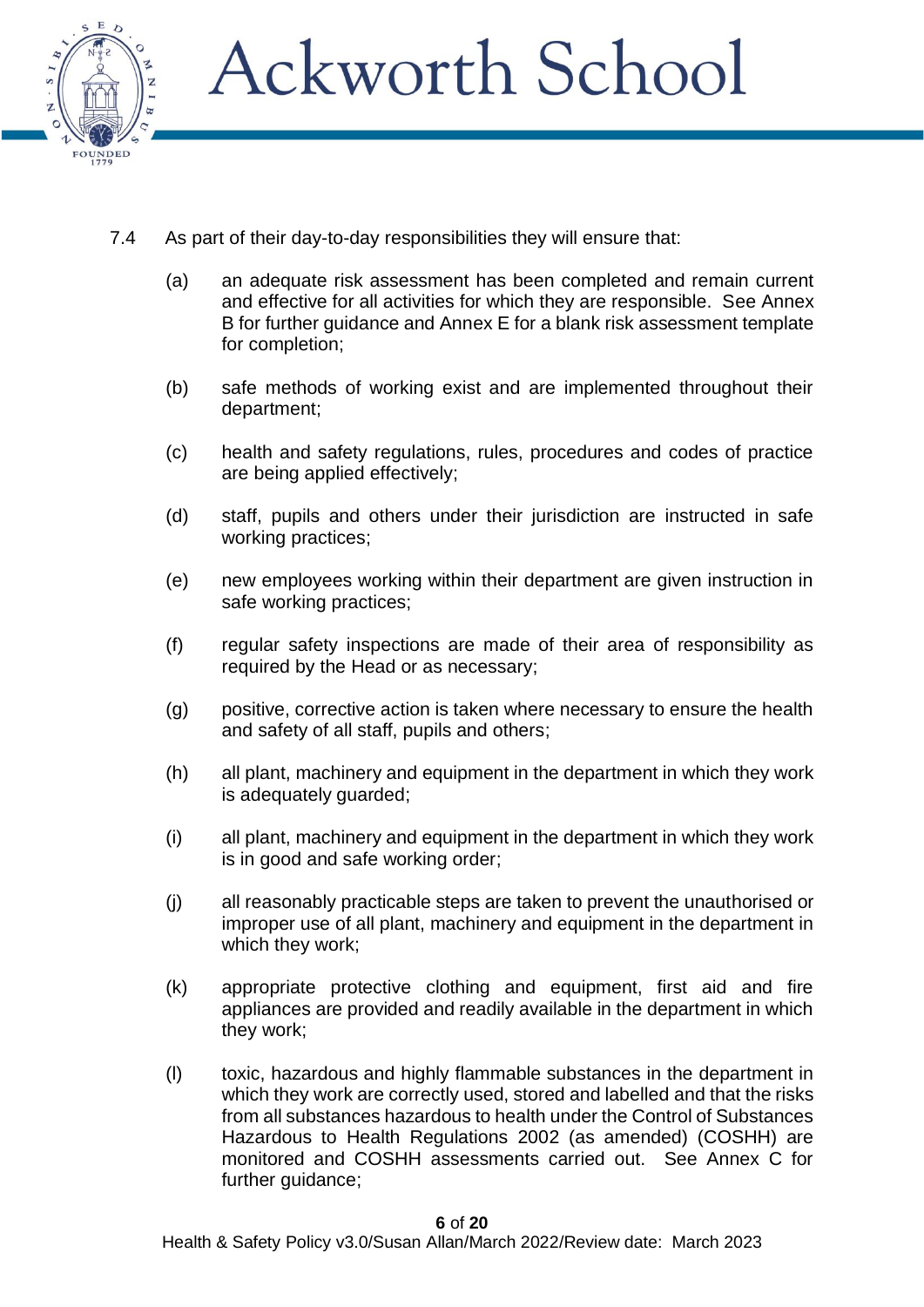

- (m) they monitor the standard of health and safety throughout the department in which they work, encourage staff, pupils and others to achieve the highest possible standards of health and safety and discipline those who consistently fail to consider their own well-being or the health and safety of others;
- (n) all the signs used meet the statutory requirements;
- (o) all health and safety information is communicated to the relevant persons;
- p) they report, as appropriate, any health and safety concerns to the appropriate individual.

### **8.0 THE DUTIES OF ALL MEMBERS OF STAFF**

- 8.1 All staff will make themselves familiar with the requirements of the **Health and Safety at Work, etc. Act 1974** and any other health and safety legislation and codes of practice which are relevant to the work of the department in which they work. They should:
	- (a) take reasonable care of their own health and safety and any other persons who may be affected by their acts or omissions at work
	- (b) with regards to any duty or requirements imposed on his or her employer or any other persons by or under any of the relevant statutory provisions, co-operate with him or her so far as necessary to enable that duty or requirement to be performed or complied with.
- 8.2 All staff are expected to familiarise themselves with the health and safety aspects of their work and to avoid conduct which would put them or anyone else at risk.
- 8.3 In particular, all members of staff will:
	- (a) be familiar with this Health and Safety Policy and any and all safety regulations as laid down by the School Committee;
	- (b) ensure health and safety regulations, rules, routines and procedures are being applied effectively by both staff and pupils;
	- (c) be aware of and adhere to the School's policy for Lone Workers and the School's policy for Remote Workers;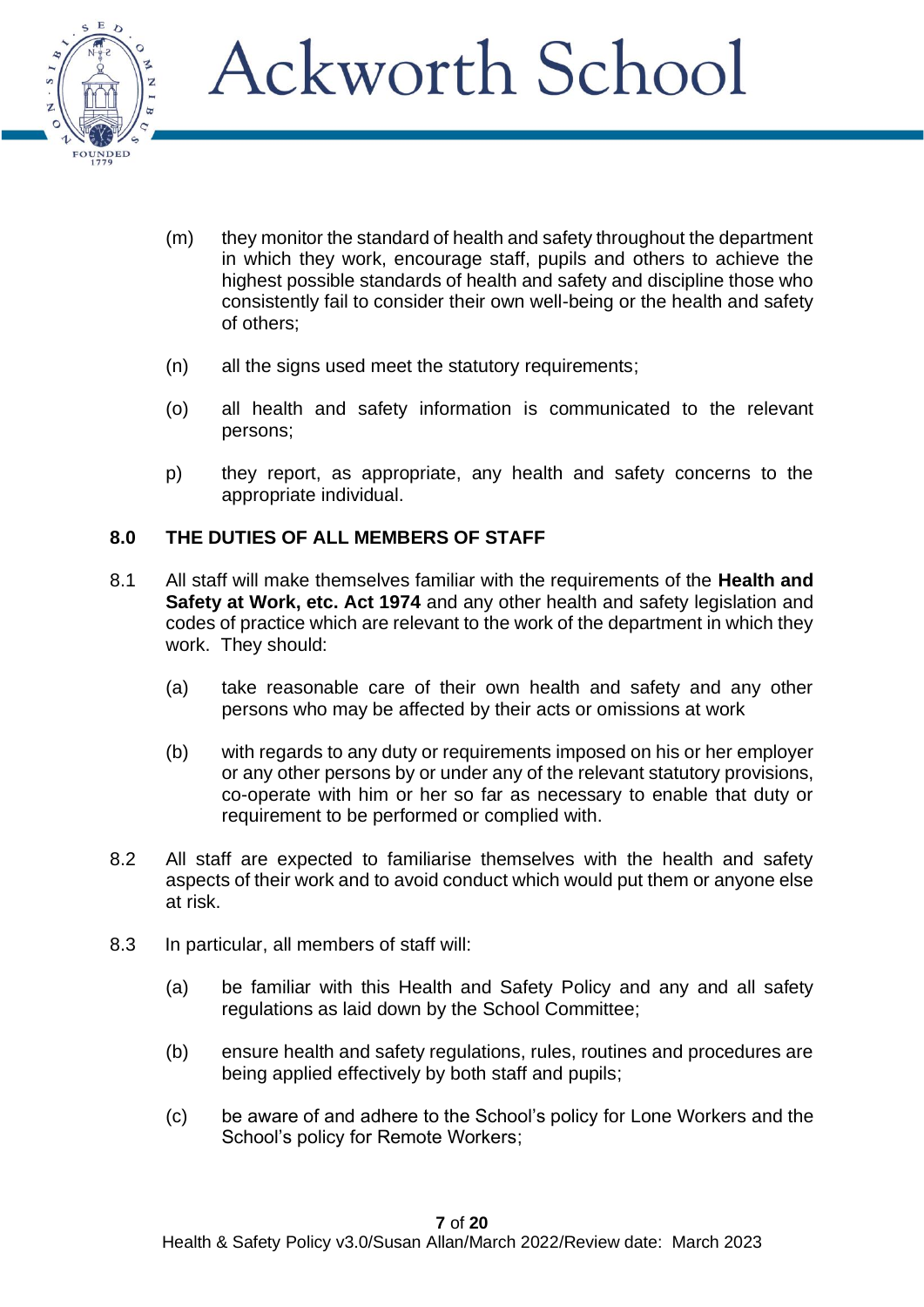

- (d) see that all plant, machinery and equipment is adequately guarded before use;
- (e) see that all plant, machinery and equipment is in good and safe working order before used;
- (f) not make unauthorised or improper use of plant, machinery and equipment;
- (g) use the correct equipment and tools for the job and any protective equipment or safety devices which may be supplied;
- (h) ensure that substances that are hazardous to health and/or safety and highly flammable substances are correctly used, stored and labelled;
- (i) report any defects in the premises, plant, equipment and facilities which they observe;
- (j) take an active interest in promoting health and safety and suggest ways of reducing risks.

#### **9.0 PARENTS, VISITORS, CONTRACTORS AND OTHERS**

- 9.1 When the premises are used for purposes not under the direction of the Head, the principal person in charge of the activities for which the premises are in use will have responsibility for the practical implementation of this policy.
- 9.2 The Head or the co-ordinator will seek to ensure that hirers, contractors and others who use the school premises conduct themselves and carry out their operations in such a manner that all statutory and advisory safety requirements are met at all times.
- 9.3 When the premises are hired to persons outside the employ of the School Committee, it will be a condition for all hirers, contractors and others using the school premises or facilities that they are familiar with this policy, that they comply with all safety directives of the School Committee and that they will not without the prior consent of the School Committee:
	- (a) introduce equipment for use on the school premises;
	- (b) alter fixed installations;
	- (c) remove fire and safety notices or equipment;
	- (d) take any action that may create hazards for persons using the premises or the staff or pupils of the school.

#### **8** of **20**

Health & Safety Policy v3.0/Susan Allan/March 2022/Review date: March 2023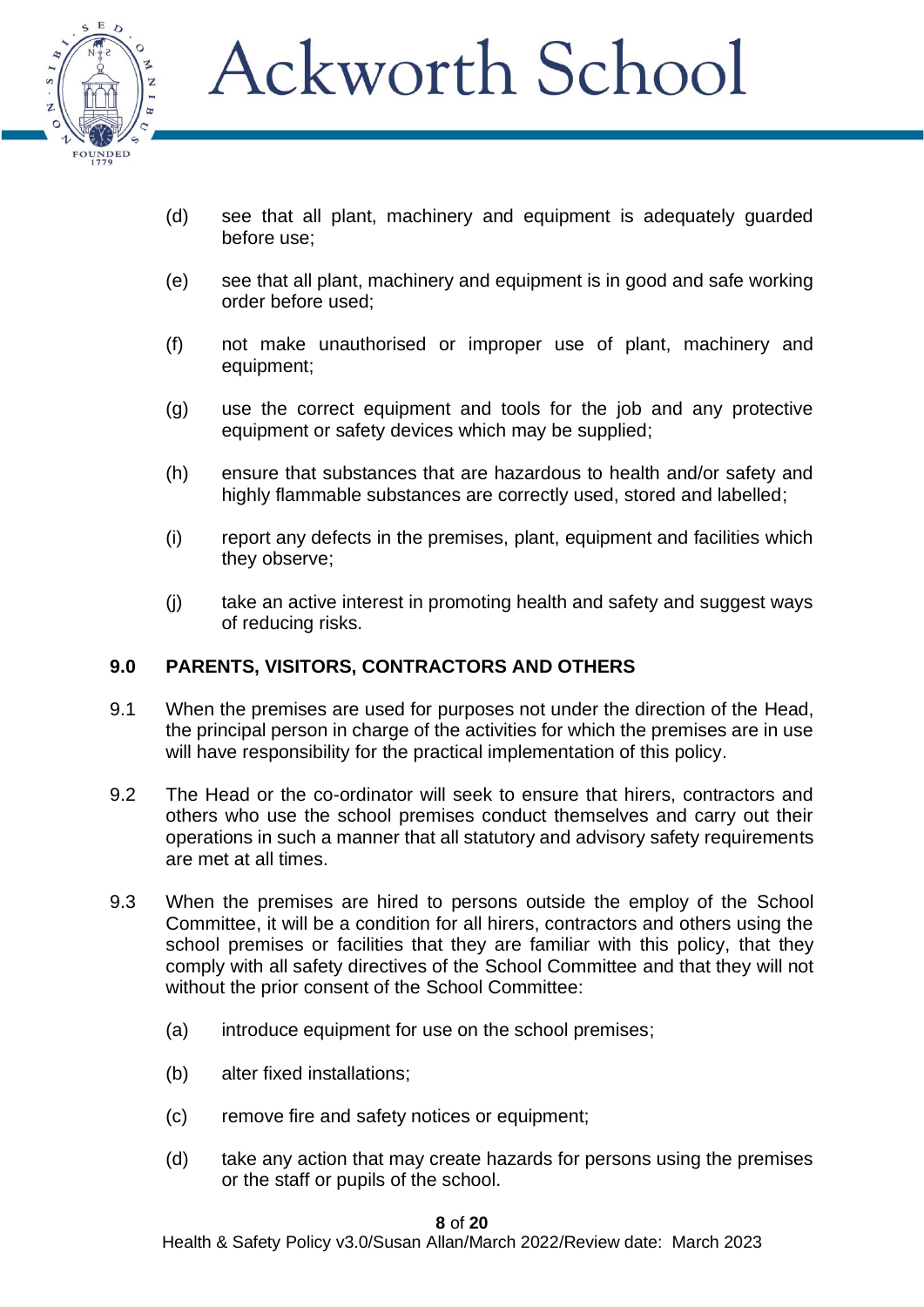

- 9.4 All contractors who work on the school premises are required to ensure safe working practices by their own employees under the provisions of the **Health and Safety at Work, etc. Act 1974** and must pay due regard to the safety of all persons using the premises in accordance with ss.3-4 of the **Health and Safety at Work, etc. Act 1974**.
- 9.5 In instances where the contractor creates hazardous conditions and refuses to eliminate them or to take action to make them safe the Bursar will take such actions as are necessary to prevent persons in his or her care from risk of injury.
- 9.6 The School Committee draws the attention of all users of the school premises (including hirers and contractors) to s.8 of the **Health and Safety at Work, etc. Act 1974**, which states that no person shall intentionally or recklessly interfere with or misuse anything which is provided in the interests of health, safety or welfare in pursuance of any of the relevant statutory provisions.

### **10.0 STAFF CONSULTATIVE ARRANGEMENTS**

10.1 The School Committee, through the Clerk to the Estates & Domestic Sub-Committee and the Head, will make arrangements for the establishment of a Health & Safety Committee. Representation on this committee will cover appropriate areas of work and special hazards. The role and composition of the Health & Safety Committee is at Annex A.

### **11.0 CODES OF PRACTICE AND SAFETY RULES**

- 11.1 In consultation with the School Committee (where appropriate) and taking into account the requirements of this statement, the Health & Safety Committee will approve (where necessary) codes of practice for the observation of safety requirements in school.
- 11.2 From time to time the Health and Safety Executive and other regulatory or advisory bodies will issue codes of practice on particular topics for the guidance of Heads and others who are in control of educational premises. Such guidance will normally be incorporated into this Health and Safety Policy. However, there may be times (e.g. during a pandemic when changed policy is time critical) that the Head considers the inclusion of all or any such documents into this policy to be inappropriate, and in such cases he will demonstrate to the satisfaction of the School Committee that he has already introduced codes of practice and methods of working which achieve a similar or higher standard of health and safety.

#### **12.0 RISK ASSESSMENT**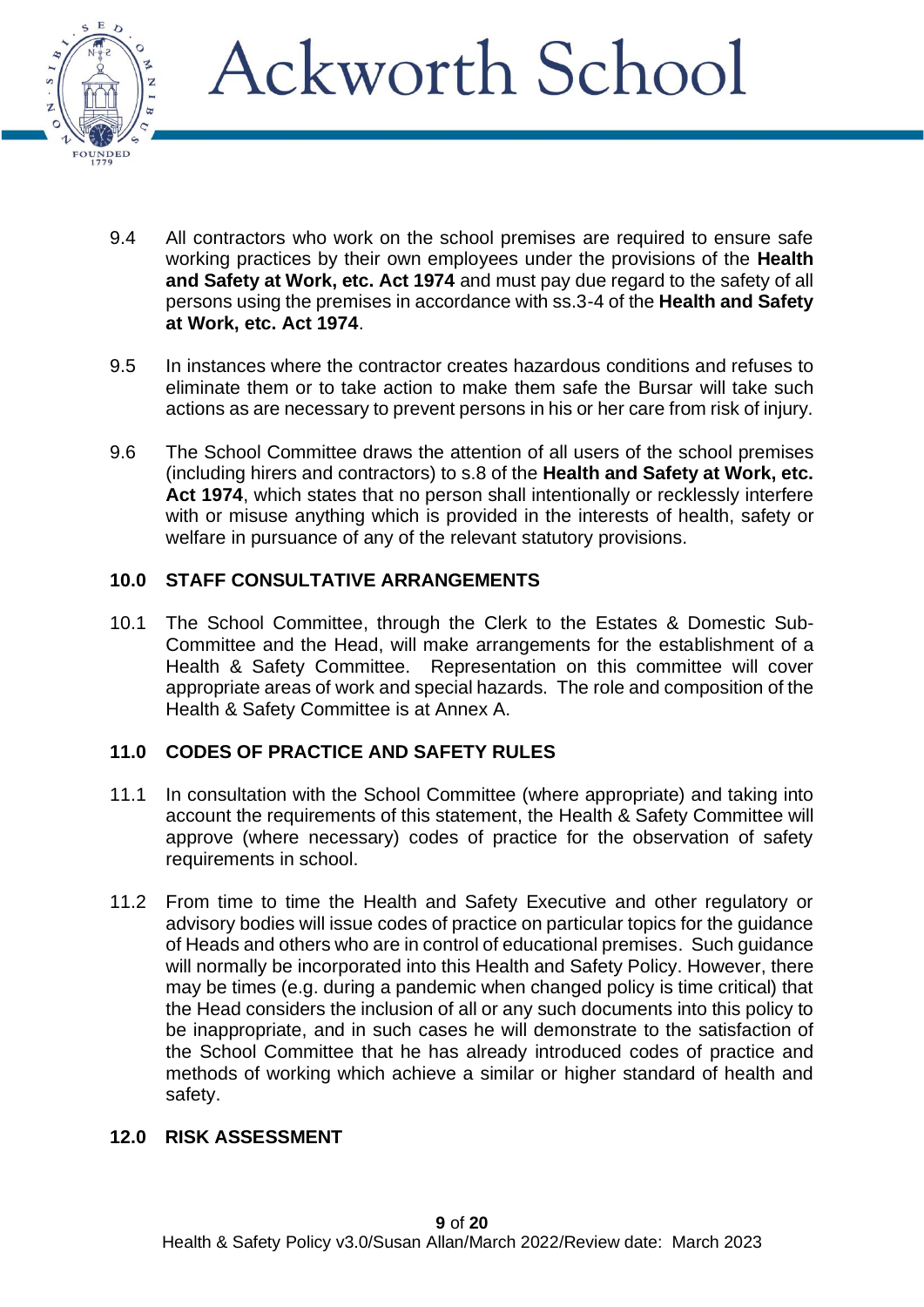

12.1 The Bursar will ensure that a risk assessment survey of the premises, methods of work and all school-sponsored activities is conducted annually (or more frequently, if necessary). This survey will identify defects and deficiencies, together with the necessary remedial action or risk control measures. The results of all such surveys will be reported to the Health and Safety Committee in the first instance and then onward to the School Committee. This policy should be read in conjunction with the risk Assessment Policy as this provides greater guidance on conducting risk assessments

### **13.0 EMERGENCY PLANS**

- 13.1 The Bursar will ensure that an emergency plan is prepared see Critical Incident/Business Continuity Plan together with the Emergency Response Procedures to cover foreseeable major incidents which could put at risk the occupants or users of the school. This plan will indicate the actions to be taken in the event of a major incident so that everything possible is done to:
	- (a) save life;
	- (b) prevent injury;
	- (c) minimise loss.

This sequence will determine the priorities of the emergency plan.

13.2 The plan will be agreed by the School Committee and be regularly rehearsed by staff and pupils. The result of all such rehearsals will form part of the regular risk assessment survey and the outcome will be reported to the School Committee.

#### **14.0 FIRE RISK ASSESSMENTS**

- 14.1 Fire is recognised as a particular hazard which requires specific control measures. To this end a specific fire risk assessment will be carried out and reviewed each year. In addition, a separate fire policy exists.
- 14.2 Adequate fire detection and warning systems will be installed throughout the School in line with current legislation.
- 14.3 Practice drills for staff and pupils, both by day and night, will be conducted each academic term and the outcome recorded.
- 14.4 Other relevant records will be kept as detailed in Annex D. Annex D will also form an in-house check list which is to be completed and retained by the Bursar for five years.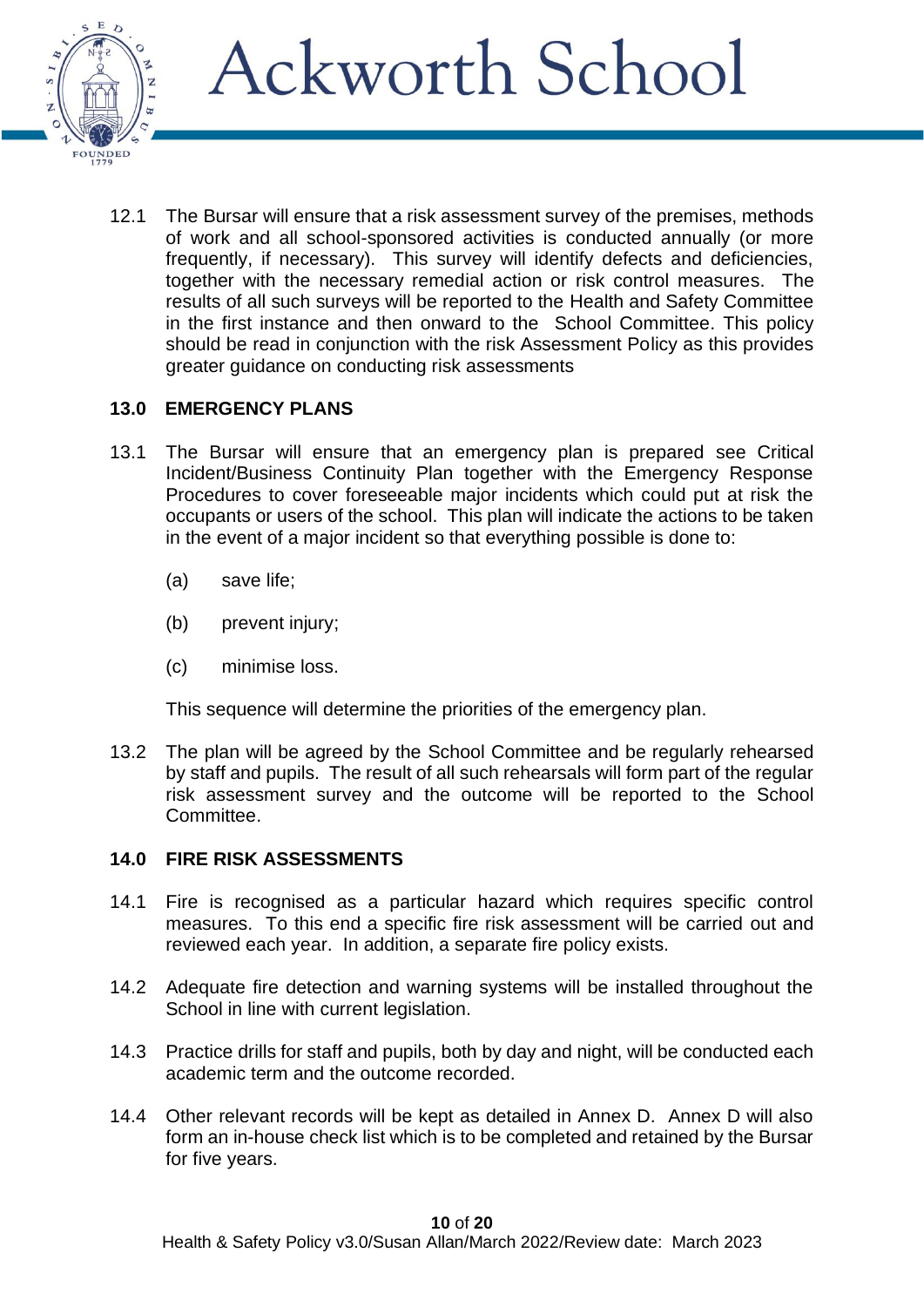

## **15.0 LEGIONELLA RISK ASSESSMENTS**

- 15.1 Legionella is recognised as a hazard which requires specific control measures. To this end a specific legionella risk assessment will be carried out and reviewed each year.
- 15.2 Weekly monitoring of water temperatures at taps and water storage vessels are undertaken and recorded.
- 15.3 An external risk assessment is carried out every three to five years.
- 15.4 Relevant staff are trained to understand the risks from Legionella and to understand the importance of monitoring. Relevant records are kept as detailed in Annex D. Annex D will also form an in-house check list which is to be completed and retained by the Bursar for five years.
- 15.5 The Clerk of Works (Mick Callaghan) is the person responsible for ensuring that the legionella risk assessment is maintained and the control measures resulting from the risk assessment are documented and actioned. The Clerk Of Works has undertaken appropriate legionella training. The Clerk of Works has appointed other appropriately trained staff to carry out the testing but has nominated the Health and Safety and Facilities Manager as his deputy.

#### **16.0 ASBESTOS**

- 16.1 Like many old buildings asbestos is present in small quantities in various parts of the school. An external contractor has provided a register of asbestos which is retained in the Clerk of Works Office.
- 16.2 A review of the asbestos register prior to works is a requirement of all a contractors (see separate contractors policy for more details (permits to work are not issued without this check)
- 16.3 Where works are carried out in an area that has asbestos, an external contractor is engaged to remove the asbestos. The register is updated accordingly.

#### **17.0 GAS AND ELECTICAL INSTALLATIONS**

- 17.1 The School employs a fully qualified commercial gas fitter and a fully qualified electrician both of whom undertake appropriate works in School. Training is kept up to date to ensure that they are operatizing under the latest regulations
- 17.2 External contractors are engaged each year to carry out safety checks. There is a rolling programme of electrical circuit board tests to ensure that each board is tested at least every five years. Boiler servicing is carried out by an external contactor annually. Documentation of these checks forms part of the records noted in Annex D.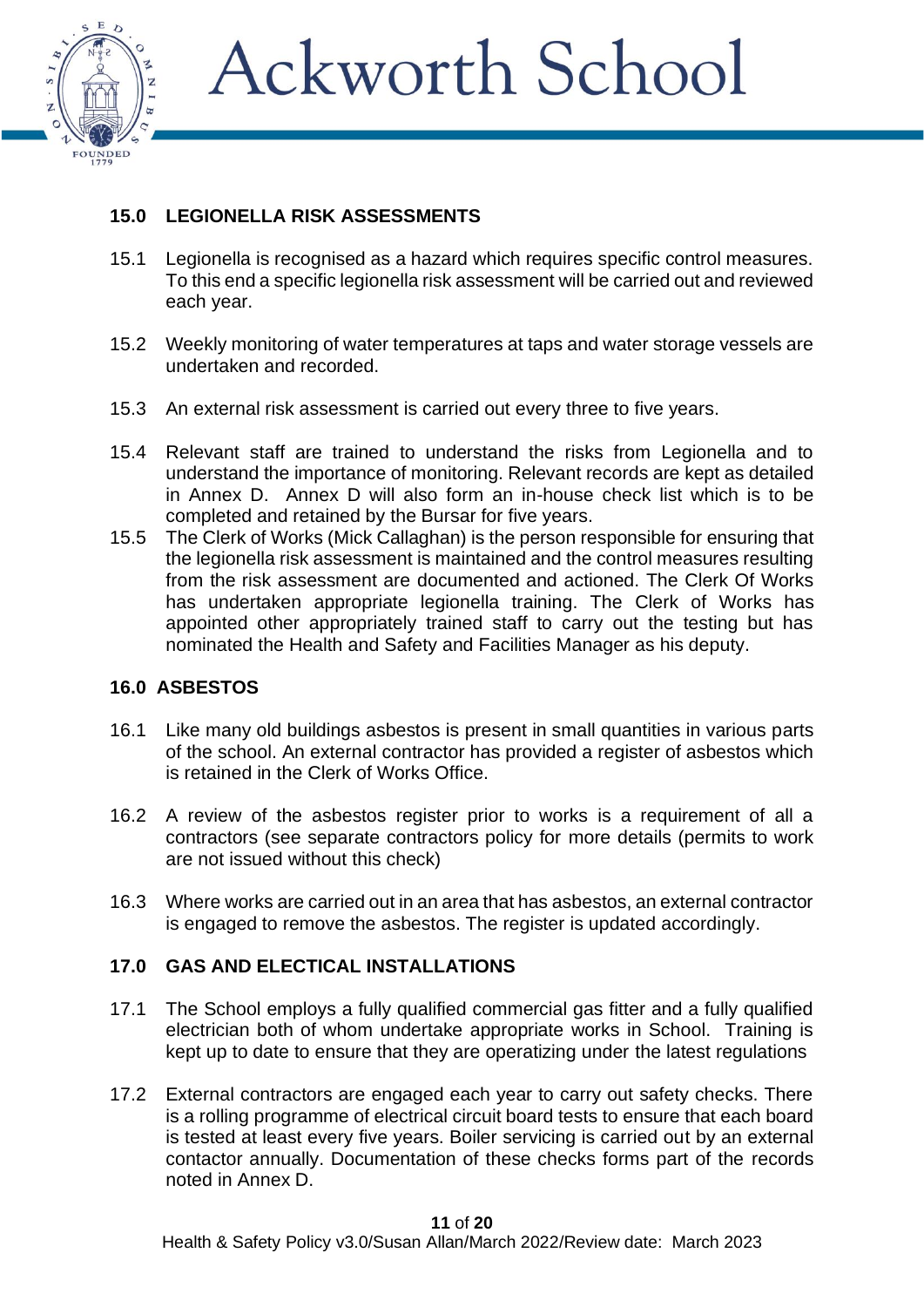

### **18.0 FIRST AID**

- 18.1 The School Nursing Sister has delegated responsibility for the oversight of First Aid as defined hereunder. The arrangements for first aid provision will be adequate to cope with all reasonably foreseeable incidents.
- 18.2 The number of certificated first aiders will not, at any time, be less than the number required by statute.
- 18.3 At the discretion of the School Committee other staff will be given such training in first aid techniques as is required to give them a basic, minimum level of competence. This level will be agreed by the School Committee after seeking appropriate advice. The number of such trained but uncertificated first aiders will be determined by the School Committee as that being sufficient to meet the needs of all foreseeable circumstances.
- 18.4 Supplies of first aid material will be held at various locations throughout the school. These locations will be determined by the Bursar in conjunction with the School's Nursing Sister. They will be prominently marked and all staff will be advised of their position. The materials will be checked regularly and any deficiencies made good without delay.
- 18.5 Adequate and appropriate first aid provision will form part of the arrangements for all out-of-school activities.
- 18.6 A record will be made of each occasion any member of staff, pupil or other person receives first aid treatment either on the school premises or as part of a school-related activity.

### **19.0 ACCIDENT REPORTING**

#### **Pupils**

For any accident which requires First Aid treatment, a report should be entered on iSAMS using the 'Accident Report' link on the Wizard Bar (under 'Reward & Conduct').

It is important to give full details of the incident (eg location, what happened, any treatment, emergency services called).

This will lodge the report under the pupil's record, and send an email to, the School Nursing Sister. Copies of all accident reports are also sent to the Facilities and Health and Safety Manager. She will make a professional judgement on whether the accident should be discussed by the Health and Safety Committee and whether it is reportable to the Health and Safety Executive, under their published reporting procedures. In any event all incidents

**12** of **20**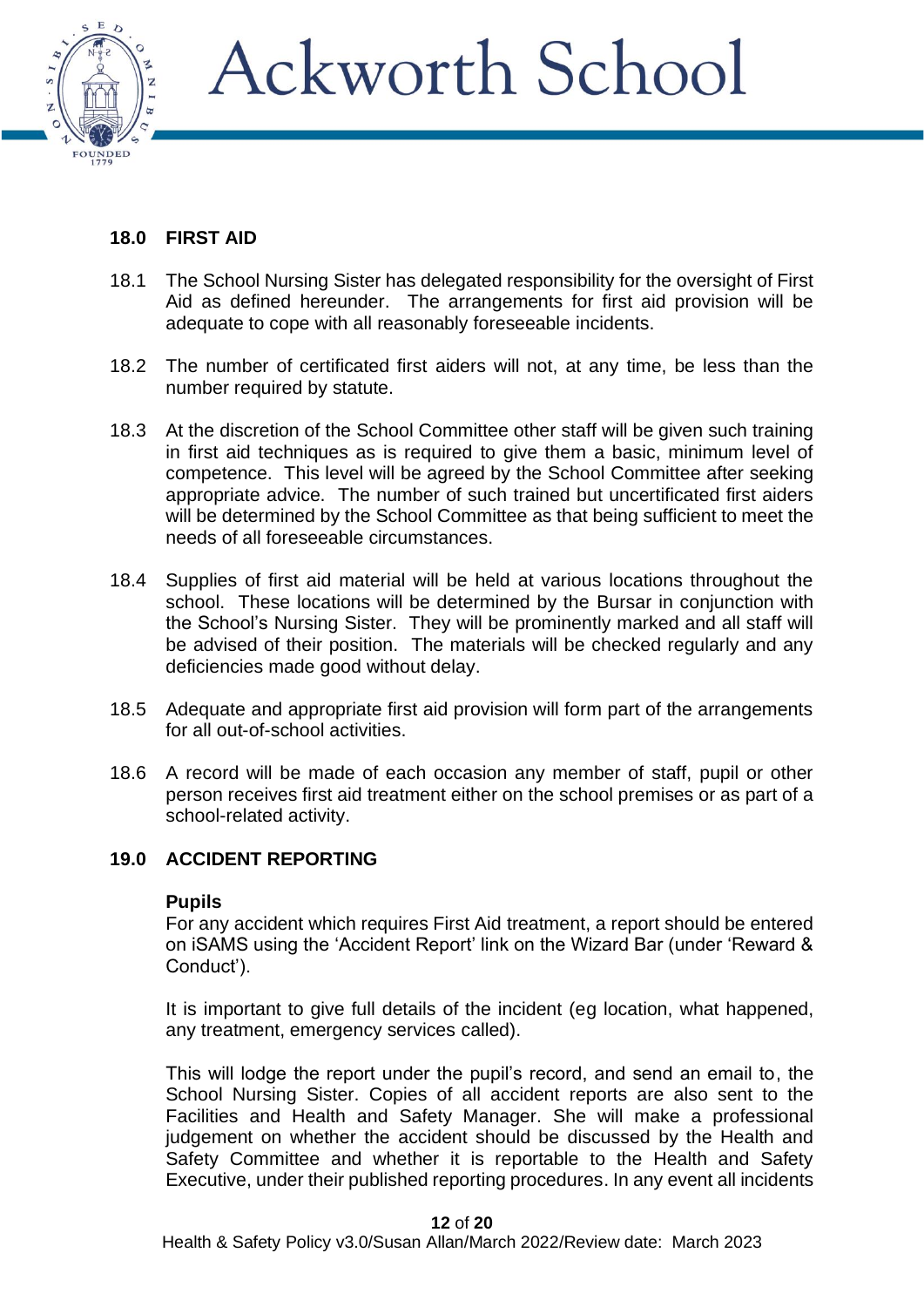

are recorded in an accident tracker which is discussed at the Health and Safety Committee meeting primarily to track trends. Accidents of a serious nature (as defined on the Health and Safety at work act) will be reported to the Health and Safety Executive under the Reporting of Injuries Diseases and Dangerous Occurrences regulations (RIDDOR).

All HSE reportable accidents will be discussed at the relevant Sub-Committee of School Committee; other accidents may be referred to them, following discussion at Health and Safety Committee.

#### **Staff/Visitors**

For any accident which requires First Aid treatment, an email should be sent to the School Nursing Sister (healthcentre@ackworthschool.com), who will complete a paper accident report, as necessary, in consultation with the person(s) who dealt with the accident.

For an incident when the School Nursing Sister is not normally in attendance, a copy of the email should be sent to the Bursar and the Health and Safety and Facilities Manager, for consideration in the School Nursing Sister's absence. It is important to give full details of the incident (eg name of person injured, location, what happened, any treatment, emergency services called; for visitors, their full name AND contact details are needed).

the Health and Safety and Facilities Manager will make a professional judgement on whether the accident should be discussed by the Health and Safety Committee and whether it is reportable to the Health and Safety Executive, under their published reporting procedures.

All HSE reportable accidents will be discussed at the relevant Sub-Committee of School Committee; other accidents may be referred to them, following discussion at Health and Safety Committee.

#### **20.0 REVIEW**

- 20.1 The School Committee will review this policy statement annually and update, modify or amend it as it considers necessary to ensure the health, safety and welfare of staff and pupils.
- 20.2 The School Committee will review all major accidents and incidents each year and direct any corrective action deemed necessary.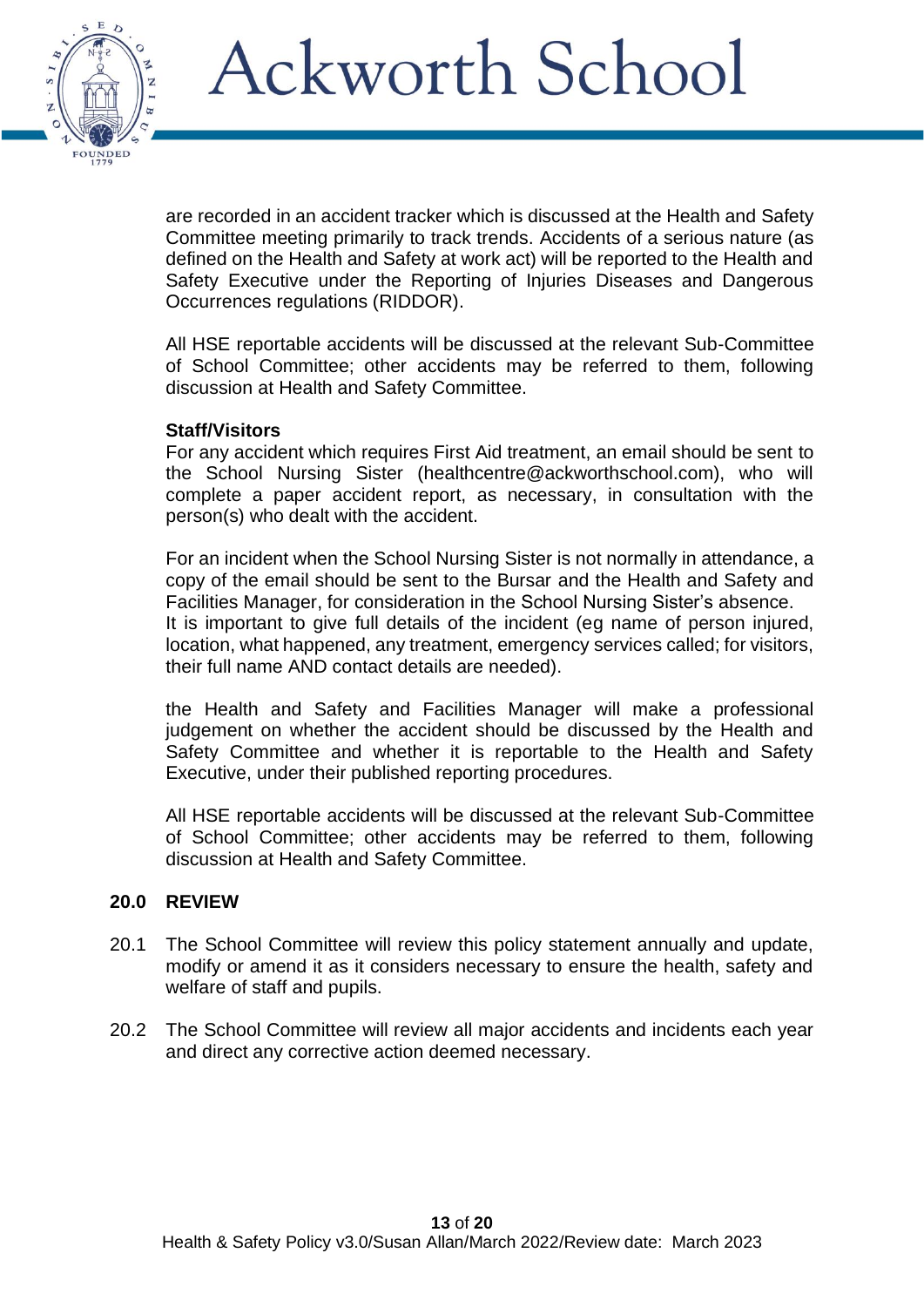

#### **ANNEX A TO ACKWORTH SCHOOL HEALTH & SAFETY POLICY**

## **THE ROLE & COMPOSITION OF THE HEALTH AND SAFETY COMMITTEE**

- 1. The role of the Health and Safety Committee is to support the School Committee in its oversight of health and safety through:
	- a) The composition, which allows all risk areas to be represented at this level and thus ensure that an appropriate degree of influence is applied across the whole School.
	- b) The breadth of knowledge, in that specialists from risk areas are involved at the executive level.
	- c) The commitment participation in the Safety Committee implies a specific duty of care with regards to making the School as safe a place as possible.

The Committee will meet once each term as a matter of routine with additional meetings being called as required.

2. The School Health and Safety Committee shall comprise:

a) Clerk to the Estate & Domestic Committee being a member of the Committee but not normally in attendance at meetings.

- b) Head
- c) Bursar (who will act as Clerk)
- d) Deputy Heads
- e) Head of Boarding
- f) School Nursing Sister
- g) Clerk of Works
- h) Head of DT
- i) Head of Boys' PE
- j) Head of Girls' PE
- k) Head of Food Technology
- l) Head of Coram House
- m) Catering Manager
- n) Health and Safety and Facilities Manager
- o) Head Groundsman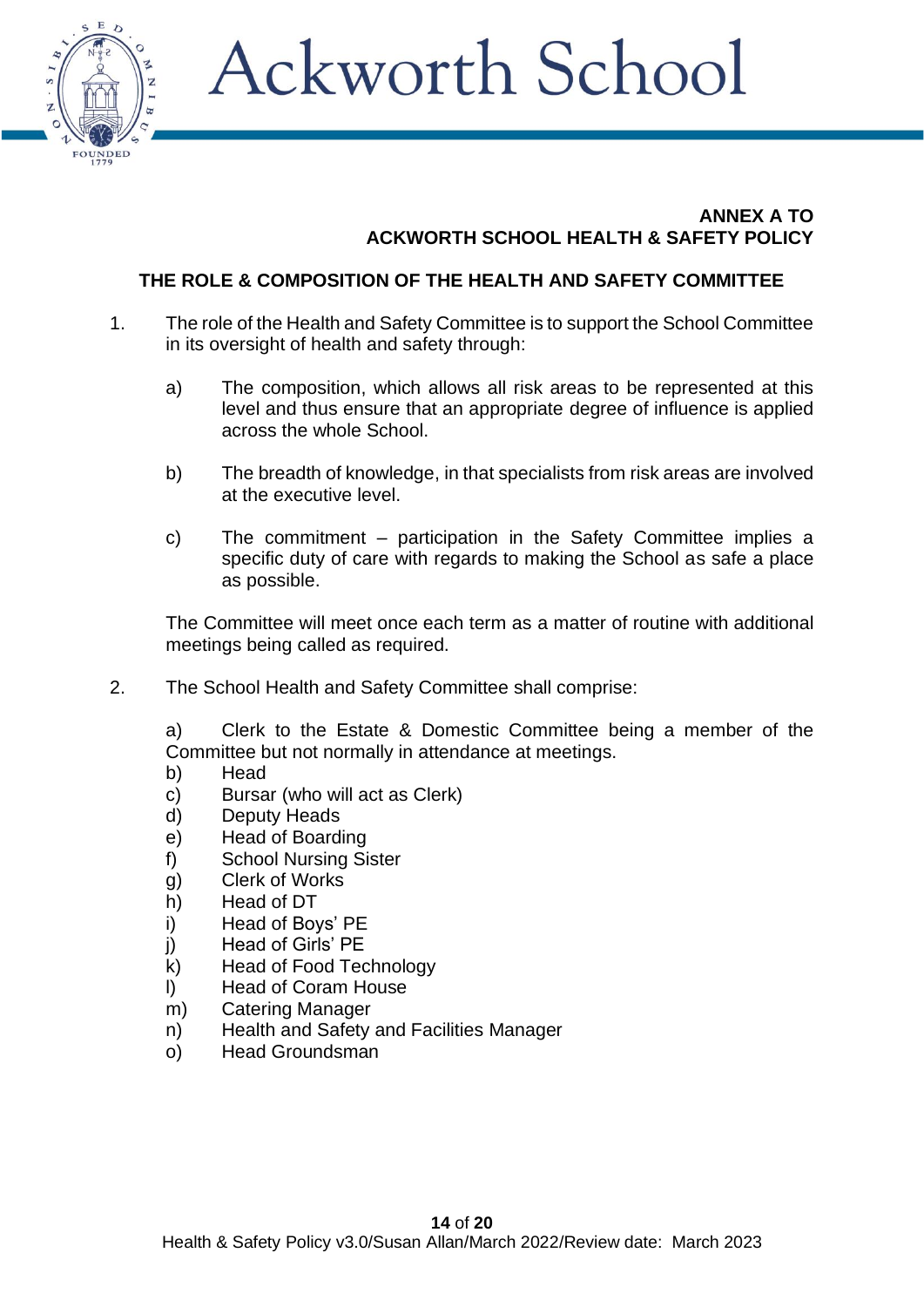

## **RISK ASSESSMENT GUIDANCE**

#### **ANNEX B TO ACKWORTH SCHOOL HEALTH & SAFETY POLICY**

## **HEALTH AND SAFETY RISKS ARISING FROM OUR WORK ACTIVITIES**

- Risk assessments are the responsibility of each Teacher / Head of Department for their own area of work.
- Risk assessments may be undertaken by a team of people with particular knowledge of a subject or of a particular area of the School.
- The findings of the risk assessments will be reported to each Head of Department / Bursar following review of the revised risk assessment.
- Action required to remove/control risks will be approved by the Head of Department / Bursar following review of the revised risk assessment.
- The owner of the Risk Assessment Will be responsible for ensuring the action required is implemented.
- The Bursar and Health and Safety and Facilities Manager will monitor that the implemented actions have removed/reduced the risks.
- Risk Assessment will be reviewed/ revised every year or following a change to legislation / current process whichever is soonest.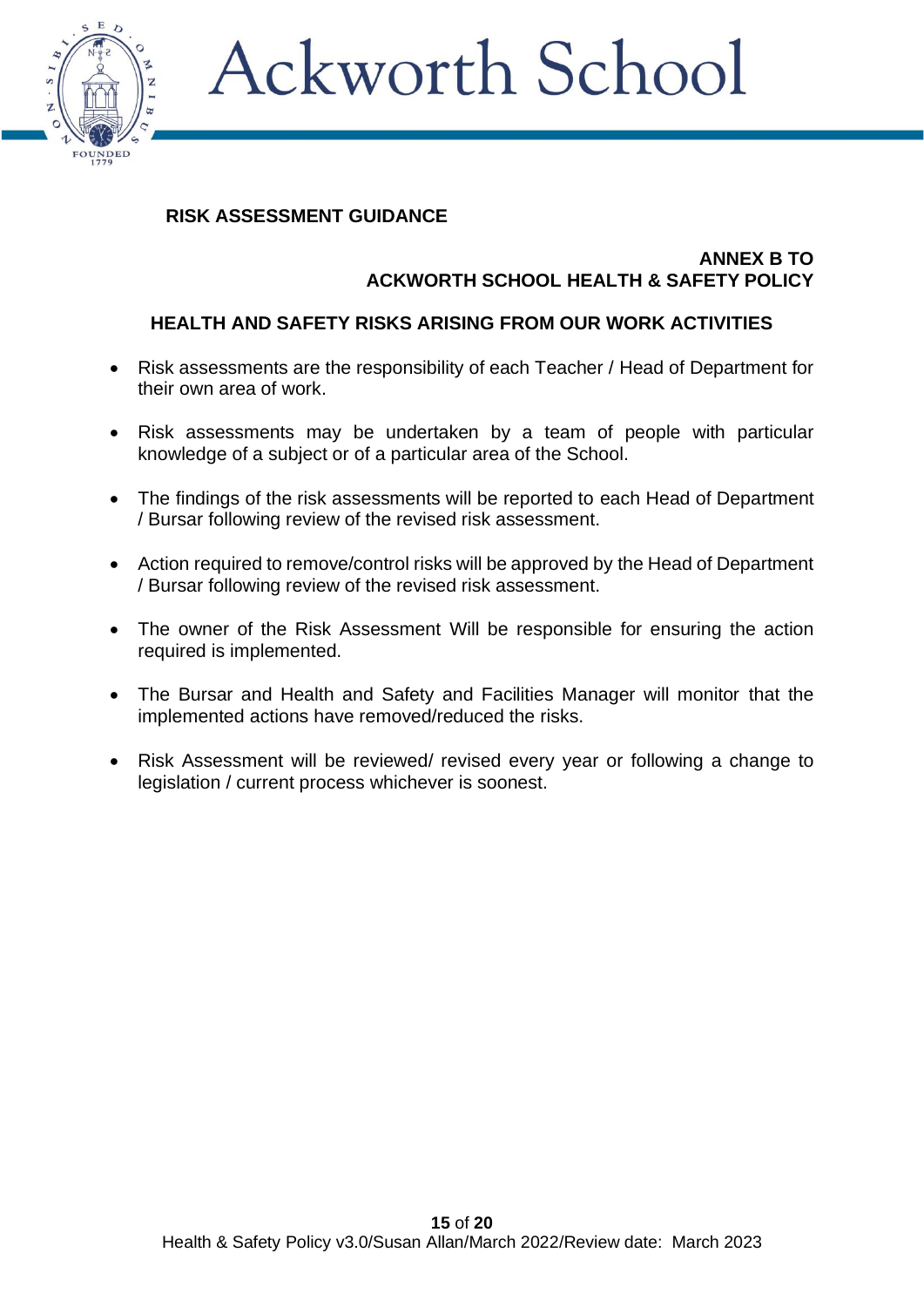

### **ANNEX C TO ACKWORTH SCHOOL HEALTH & SAFETY POLICY**

### **SAFE HANDLING AND USE OF SUBSTANCES**

**You must assess the risks from all substances hazardous to health under the Control of Substances Hazardous to Health Regulations 2002 (as amended) (COSHH). These are your COSHH assessments. Write down your arrangements for doing your COSHH assessments here.**

- All Teachers/ Assistant's and Departmental Heads responsible for an area of work are responsible for identifying all substances in need of a COSHH assessment.
- Teachers/ Assistant's and Departmental Heads who are responsible for an area of work/ department will be responsible for undertaking COSHH assessments.
- The owner of the COSHH Assessment will be responsible for ensuring that all actions identified in the assessments are implemented and that the COSHH assessments are reviewed.
- Head of Departments are responsible for ensuring that all relevant employees are informed about the COSHH assessments.
- The Health and Safety and Facilities Manager will check, once informed of any new substances to ensure that they can be used safely before they are purchased.
- Assessments will be revised every 2 years or when the work activity changes, whichever is soonest.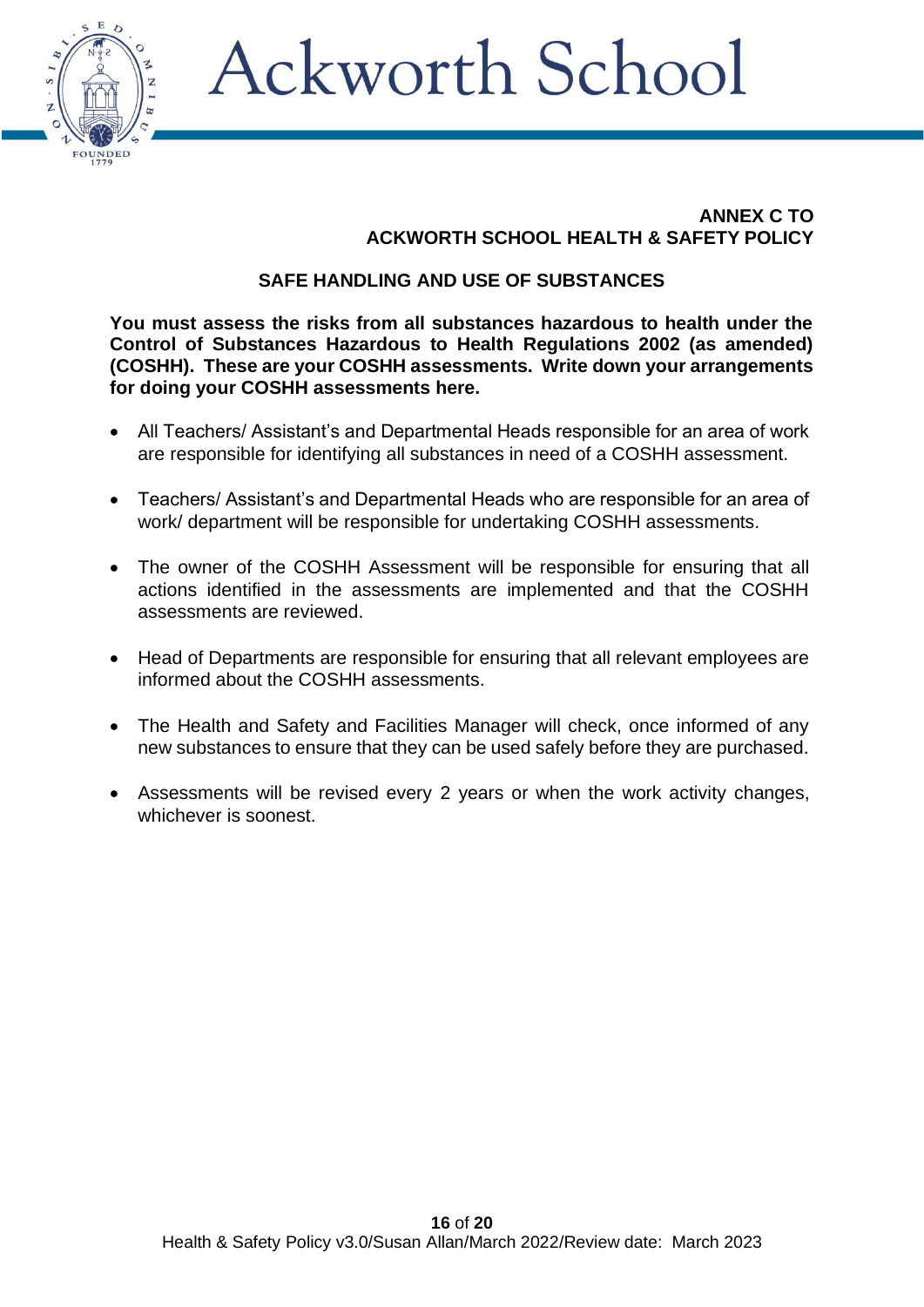

### **ANNEX D TO ACKWORTH SCHOOL HEALTH & SAFETY POLICY**

## **RECORD KEEPING**

The following records are to be kept for a minimum period of 5 years:

- 1. Fire Drills<sup>1</sup>
- 2. Incidents resulting in the evacuation of the School buildings
- 3. The weekly testing of fire alarm call points²
- 4. The monthly inspection of fire fighting equipment by in-house staff<sup>3</sup>
- 5. The annual technical servicing and testing of the fire alarm system<sup>4</sup>
- 6. The annual testing of emergency lighting
- 7. The records of water testing <sup>5</sup>

The following documents are retained until renewal

- 8. Certification of the gas appliances $6$
- 9.0 Electrical circuit board tests<sup>7</sup>
- 10.0 Asbestos register

#### Notes:

<sup>1</sup> Each term, two fire drills are to be carried out: one during normal School hours and one outside of these times. Throughout any academic year, at least one of these drills is to be conducted whilst pupils are in bed and normally asleep.

\_\_\_\_\_\_\_\_\_\_\_\_\_\_\_\_\_\_\_\_\_\_\_\_\_\_\_\_\_\_\_\_\_\_\_\_\_\_\_\_\_\_\_\_\_\_\_\_\_\_\_\_\_\_\_\_\_\_\_\_\_\_\_\_\_\_\_

<sup>2</sup> Each call point is to be tested at least once in each academic year.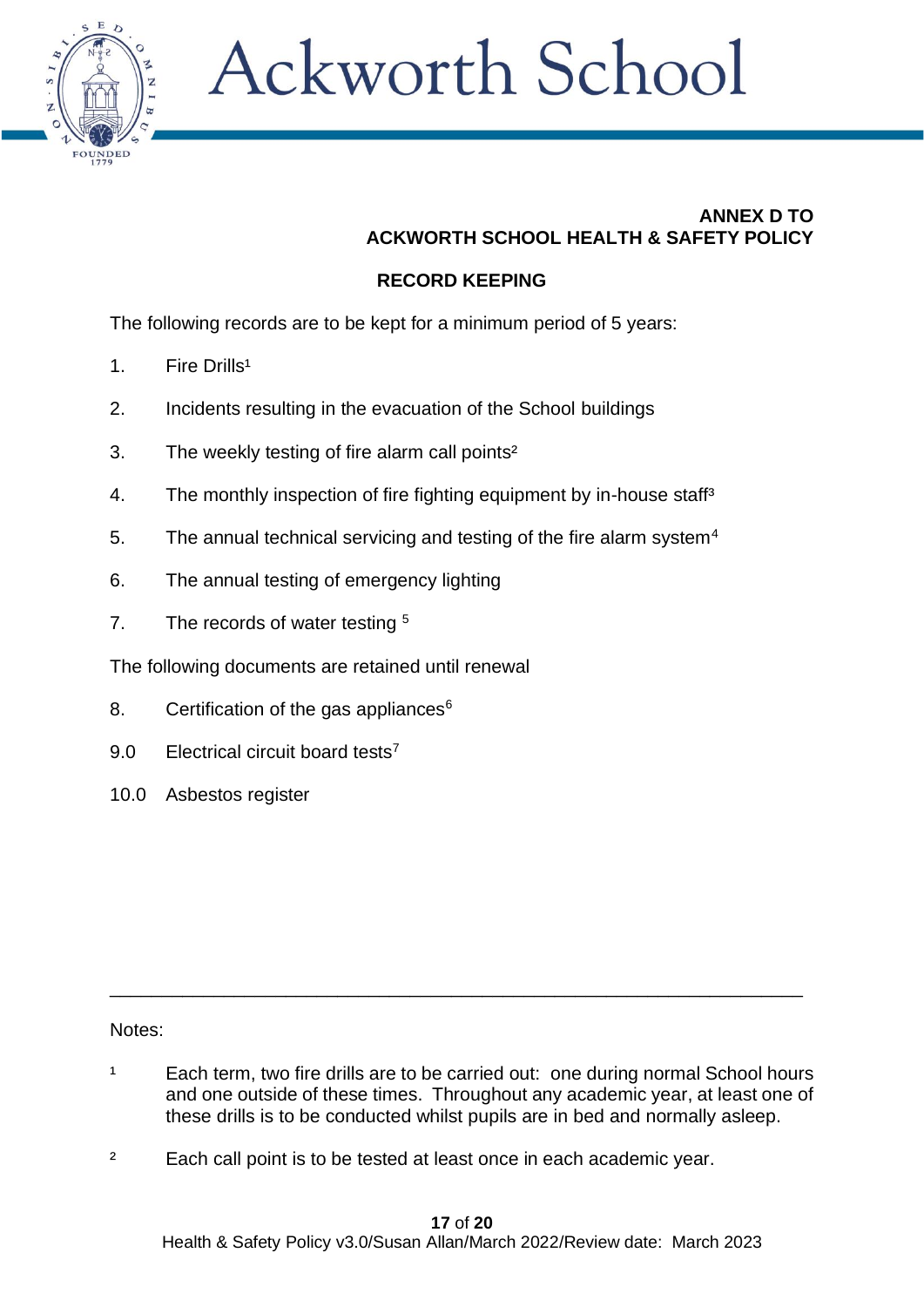

- <sup>3</sup> The aim of this inspection is to ensure the availability of the equipment.
- <sup>4</sup> One third of the whole system will be checked and tested on a rolling four month cycle.
- <sup>5</sup> each run of water is tested weekly with different taps at various points on the system tested in rotation. Water sampling is undertaken on a monthly basis by an external contractor
- $6$  gas appliances are tested annually with different appliances being tested and serviced throughout the year.
- $7$  electrical circuit boards are tested every five years. The boards are divided up such that a group is tested annually to the extent that every group has been tested at least once in a five year period.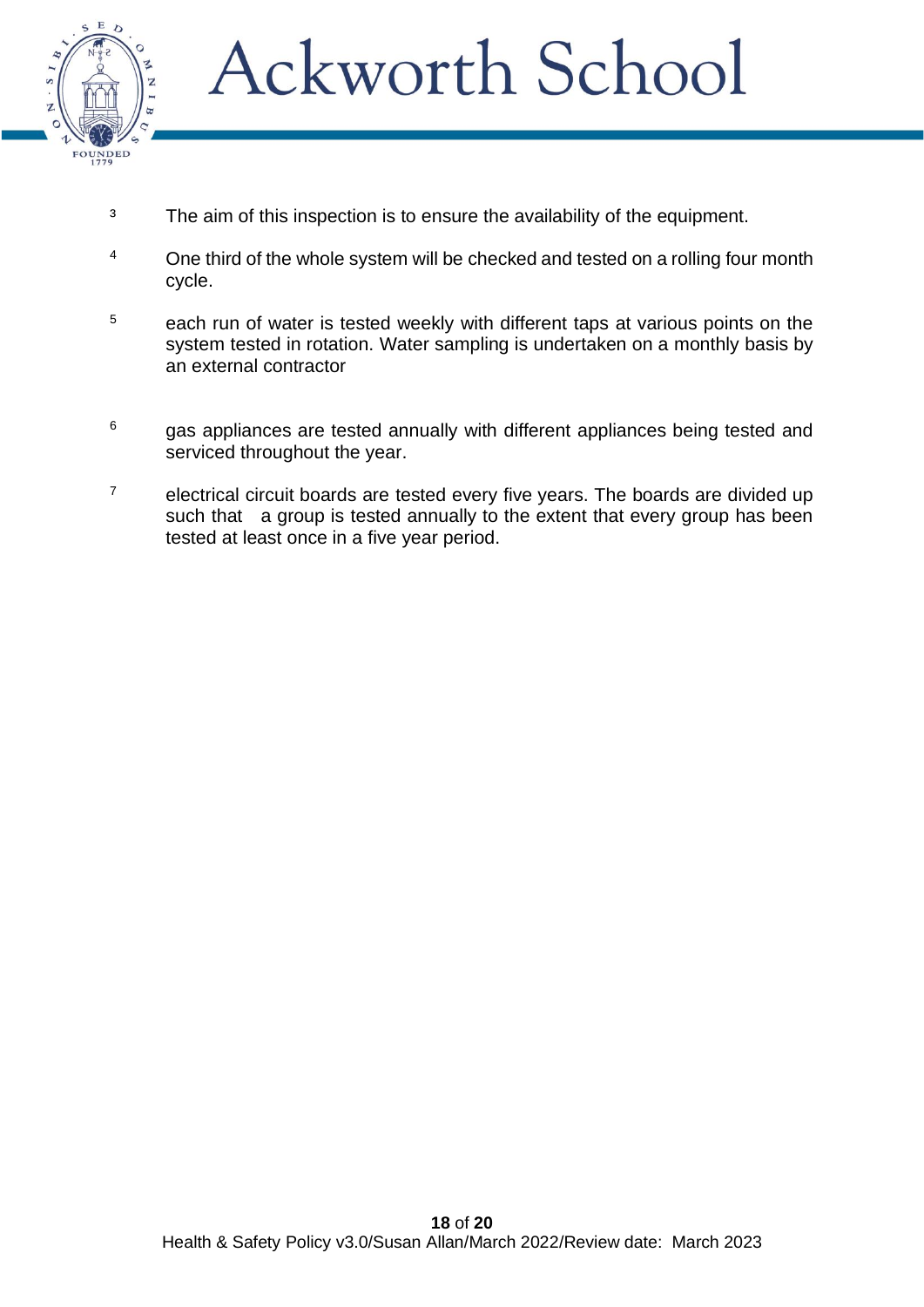

#### **ANNEX E TO ACKWORTH SCHOOL HEALTH & SAFETY POLICY**



| Task <sup>1</sup> | <b>Version</b> |  |
|-------------------|----------------|--|
| Site/ Location    | Date           |  |

| ∣□□<br>k Assessment Team ,<br>- 1 |  |             |          |  |
|-----------------------------------|--|-------------|----------|--|
| <b>Name</b>                       |  | <b>Name</b> | Position |  |
|                                   |  |             |          |  |
|                                   |  |             |          |  |
|                                   |  |             |          |  |

| Hazard | Who might be<br>harmed and how | Controls | Further action to reduce risk | Prob.<br>(A) | Severity<br>(B) | Score<br>$(A \times B)$ |
|--------|--------------------------------|----------|-------------------------------|--------------|-----------------|-------------------------|
|        |                                |          |                               |              |                 |                         |
|        |                                |          |                               |              |                 |                         |
|        |                                |          |                               |              |                 |                         |
|        |                                |          |                               |              |                 |                         |
|        |                                |          |                               |              |                 |                         |
|        |                                |          |                               |              |                 |                         |
|        |                                |          |                               |              |                 |                         |
|        |                                |          |                               |              |                 |                         |
|        |                                |          |                               |              |                 |                         |